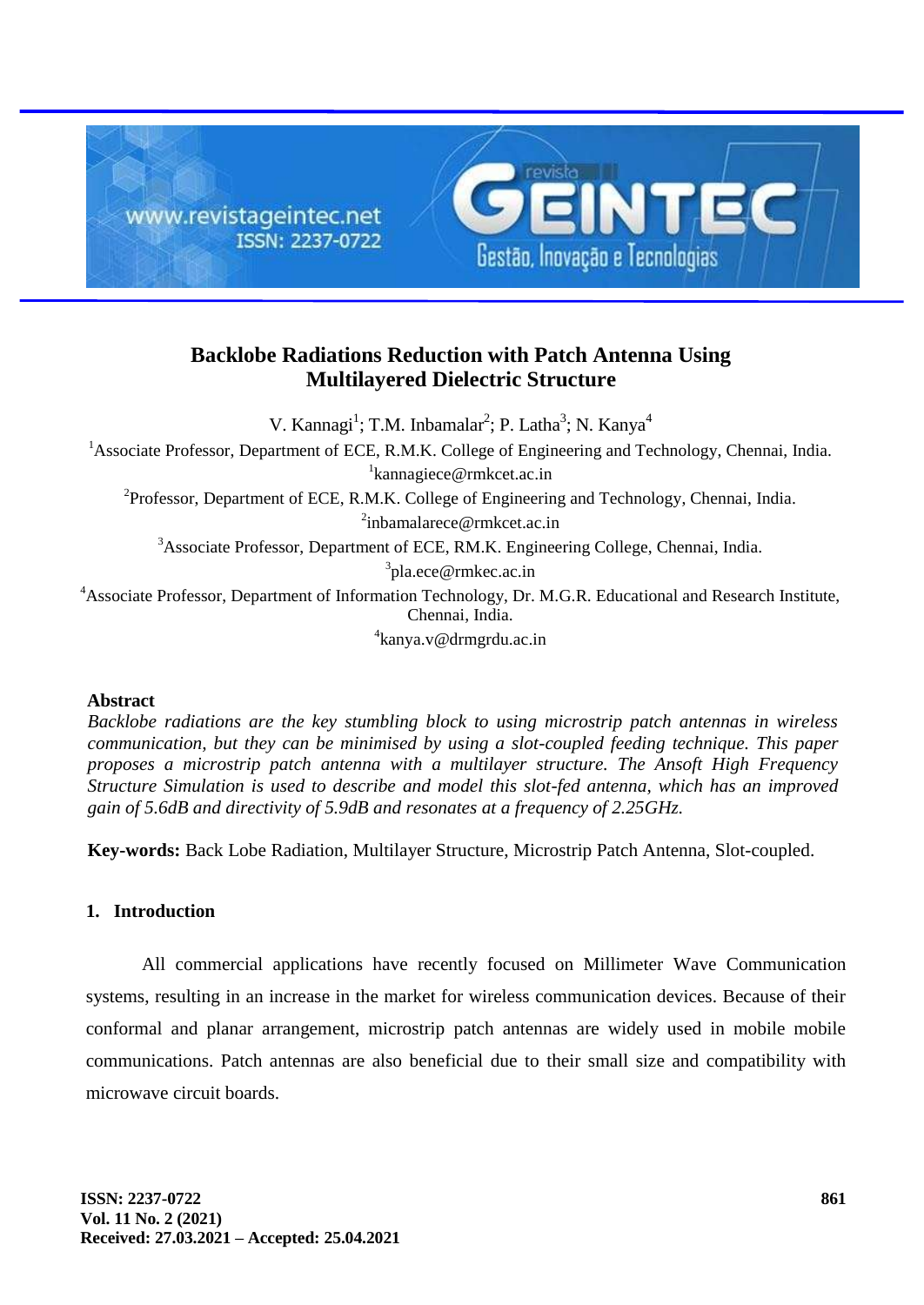Two feeding methods are used to excite microstrip antennas for radiation modes: contacting feed type and non-contacting feed type. The first type of feed feeds RF power directly to the patch, while the second type of feed feeds RF power to the patch through electromagnetic coupling.

In a quasi slot-coupled patch antenna, the ground plane isolates the feed network from the emanating portion, reducing the amount of unwanted radiation. This is the primary advantage of this feeding method. [1] has four asymmetrical U-slots fed by a coaxial probe with resonance frequency of 3.35GHz, 3.70GHz, 5.20GHz, and 5.80GHz, with the bandwidth increased by changing the radiating patch's shape. Square microstrip patch antennas with edge feed are designed for Wi-Fi applications and are defined in [2]. In [3] a parasitic patch and an antenna is built using a ceramic substrate. Fractal shapes are used in microstrip antennas in [4] to reduce the antenna area while maintaining the operating frequency. [5] shows that a stacked configuration microstrip slot antenna has a wide bandwidth and a VSWR of less than 2. A multiband planar with parasitic coupling is built in with a steady increase in input impedance and a very minor change from 2.989 GHz for the regular patch to 3.023 GHz [6]. [7][8] [9] reveal a single layer patch antenna with reasonable impedance bandwidth. The gain and bandwidth enhancement of a standard inverted multi-slotted patch presented in [10]. To meet the requirements, the design uses coaxial probe feeding, inverted, and multi-slotted strategies.

# **2. Antenna Design**

The following are the critical parameters to design a rectangular microstrip Patch Antenna:

**Length (L)**: Equal length 3cm each are selected.

**Width (W):** The two sides of equal length 4cm each are selected.

**Frequency of operation**  $(f_0)$ : **2.25 GHz** is selected for the proposed design.

**Dielectric constant of the substrate(** $\varepsilon_r$ **):** Roger RT Duroid 5800, with a dielectric constant of 2.2, was chosen as the dielectric material for the new structure.

**Height of dielectric substrate (h)**: It is important that the patch antenna used in cellular phones is not bulky. As a result, the dielectric substrate has a height of **0.32 cm.**

# **Length**

The resonant frequency is determined by the duration, making it a crucial factor. None of the findings are certain since the infringing area cannot be correctly accounted for.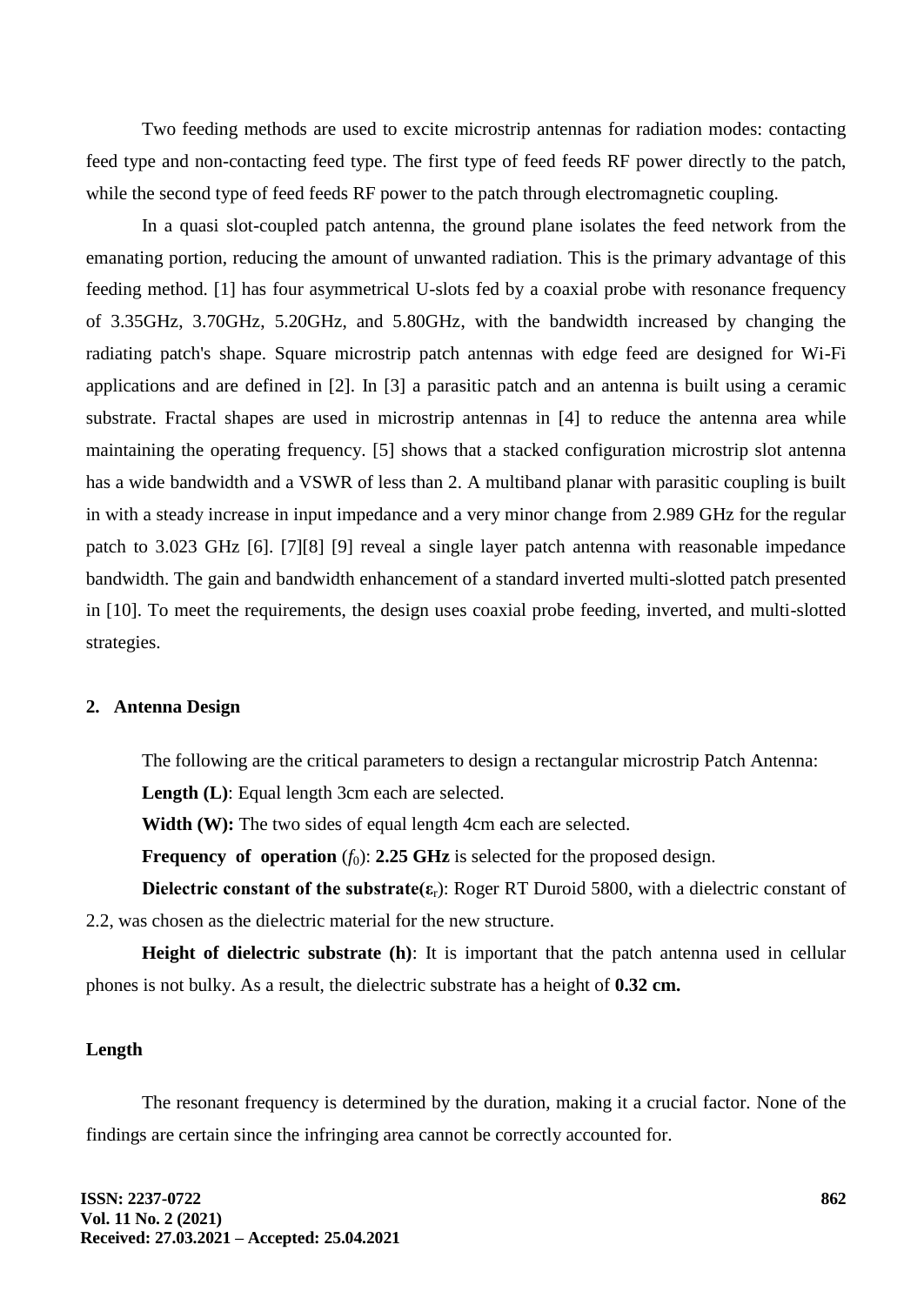The patch's length is determined by the following formula:

$$
L = \frac{1}{2f_r\sqrt{\varepsilon_{eff}}\sqrt{\mu_0\varepsilon_0}} - 2\Delta L
$$
 (1)

The length extension caused by the fringing field was determined using the following formula:

$$
\frac{\Delta L}{h} = 0.412 \frac{\left(\varepsilon_{eff} + 0.3\right) \left(\frac{W}{h} + 0.264\right)}{\left(\varepsilon_{eff} - 0.258\right) \left(\frac{W}{h} + 0.8\right)} (2)
$$

# **Effective dielectric constant**

The rectangular microstrip patch antenna's effective dielectric constant is

$$
\varepsilon_{eff} = \frac{\varepsilon_r + 1}{2} + \frac{\varepsilon_r - 1}{2} \left[ \frac{1}{\sqrt{1 + \frac{12h}{w}}} \right]
$$
(3)

Where h=substrate height

 $\varepsilon$ -dielectric constant

# **Effective Patch Length**

The patch's real length (L) is

$$
L=L_{eff}-2\Delta L\,
$$

Where

$$
L_{eff} = \frac{c}{2f_r\sqrt{\varepsilon_{eff}}}
$$
 (4)

**Width**

The patch's radiating width is

$$
w = \frac{1}{2f_r\sqrt{\mu_0\varepsilon_0}}\sqrt{\frac{2}{\varepsilon_r + 1}} = \frac{c}{2f_r}\sqrt{\frac{2}{\varepsilon_r + 1}}\tag{5}
$$

Where,  $c =$  free space velocity.

 $\varepsilon_r$  = dielectric constant.

*fr*=Resonant frequency

**ISSN: 2237-0722 Vol. 11 No. 2 (2021) Received: 27.03.2021 – Accepted: 25.04.2021**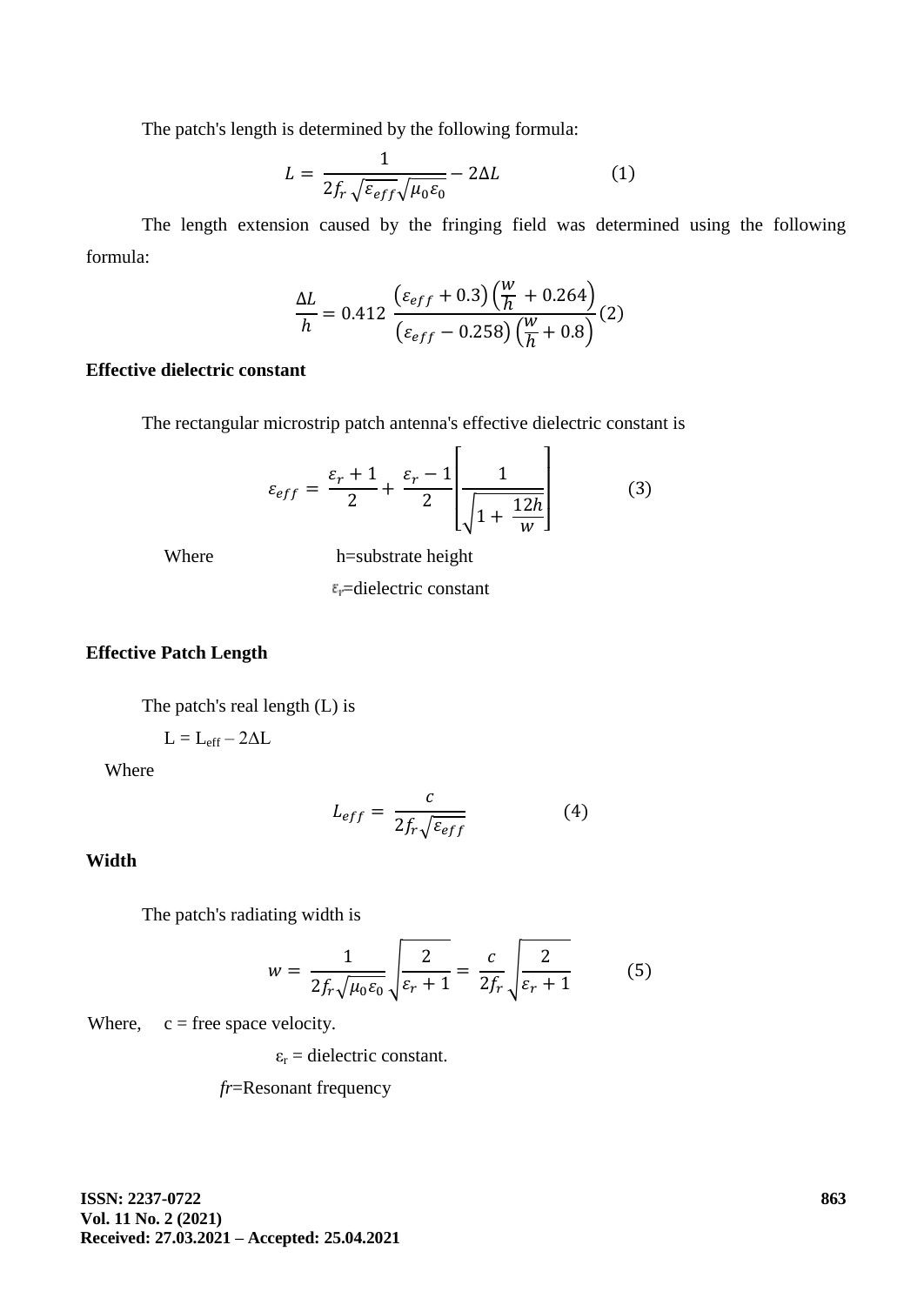The dielectric's permittivity (ε*r*) has a significant impact on the patch antenna's radiation quality. A thick substrate with low ε*r* and insertion loss is suitable for broadband applications and enhanced efficiency. The measurements are shown in graphical model in fig. 1.



Figure 1 - Rectangular Patch Antenna with Aperture Coupled Feed

### **3. Antenna Structure**

The system consists of a slot plane in between two layers of substrate. The radiating patch is integrated at the top of substrate 1(sub 1) and microstrip line feed is provided at the bottom of substrate 2(sub 2) as shown in fig 2. The type of feed used here is slot coupled feed which couples the slot plane along a microstrip line.

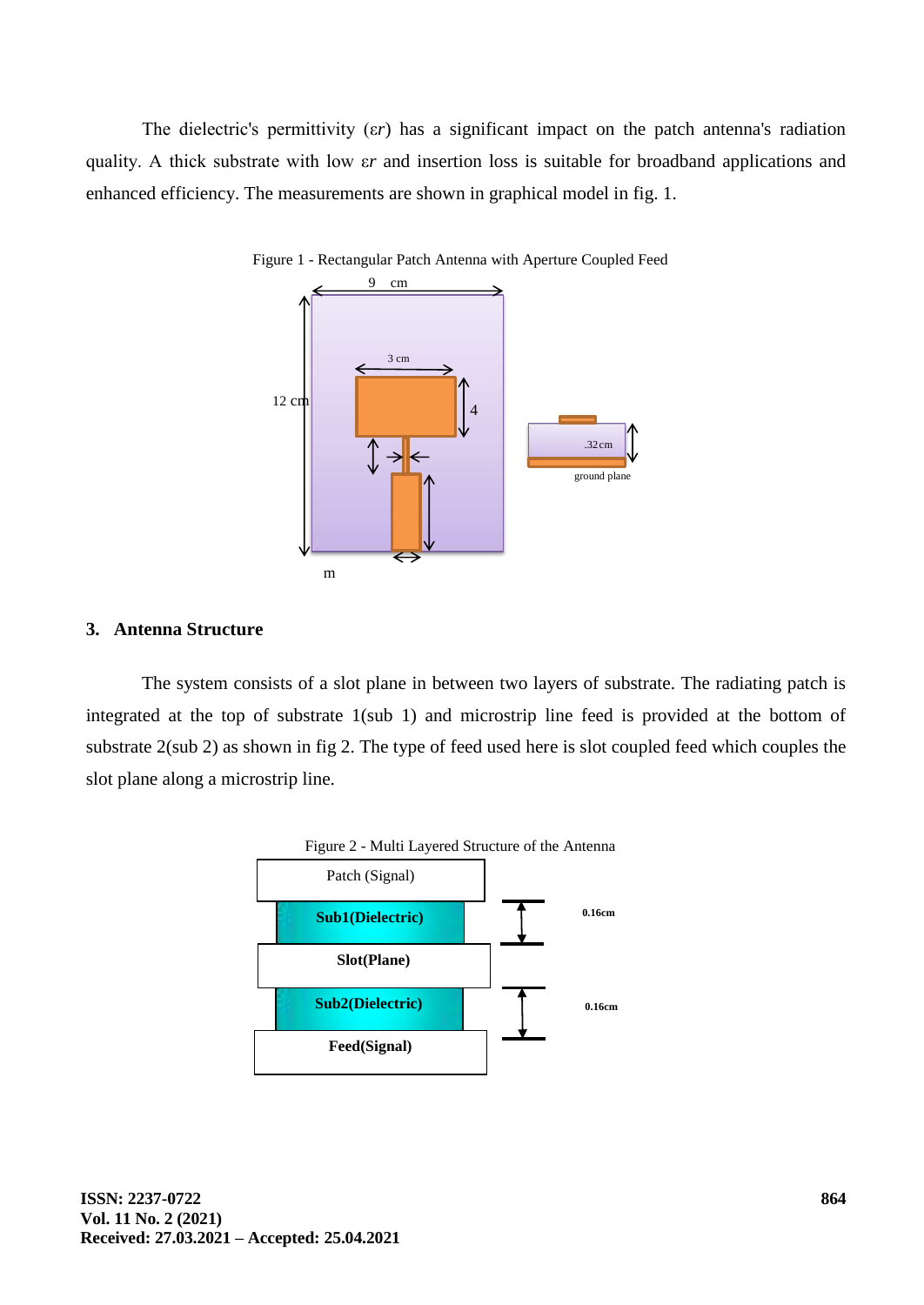The radiating patch separated from the lower layer by a ground plane. The bandwidth is determined by the amount of coupled power, and the largest bandwidth can be obtained by minimising spurious feed radiation by making direct contact between the feed and the patch. In the proposed framework, two dielectric layers of varying thicknesses are distinguished by a ground plane with a slot that ties the RF power to the patch.

The proposed system's substrate is Roger RT Duroid 5800, which has a dielectric constant of 2.2. PTFE composites reinforced with glass microfibers make up Roger RT Duroid 5800 high frequency laminates.

### **4. Results and Discussion**

HFSS software optimises the antenna's resonant properties.

Figure 3 shows the antenna structure, which has a W L dimension embedded in one of the radiating edges and is fed by an aperture coupled feed.



The dimensions in Table 1 are used to build the geometric pattern.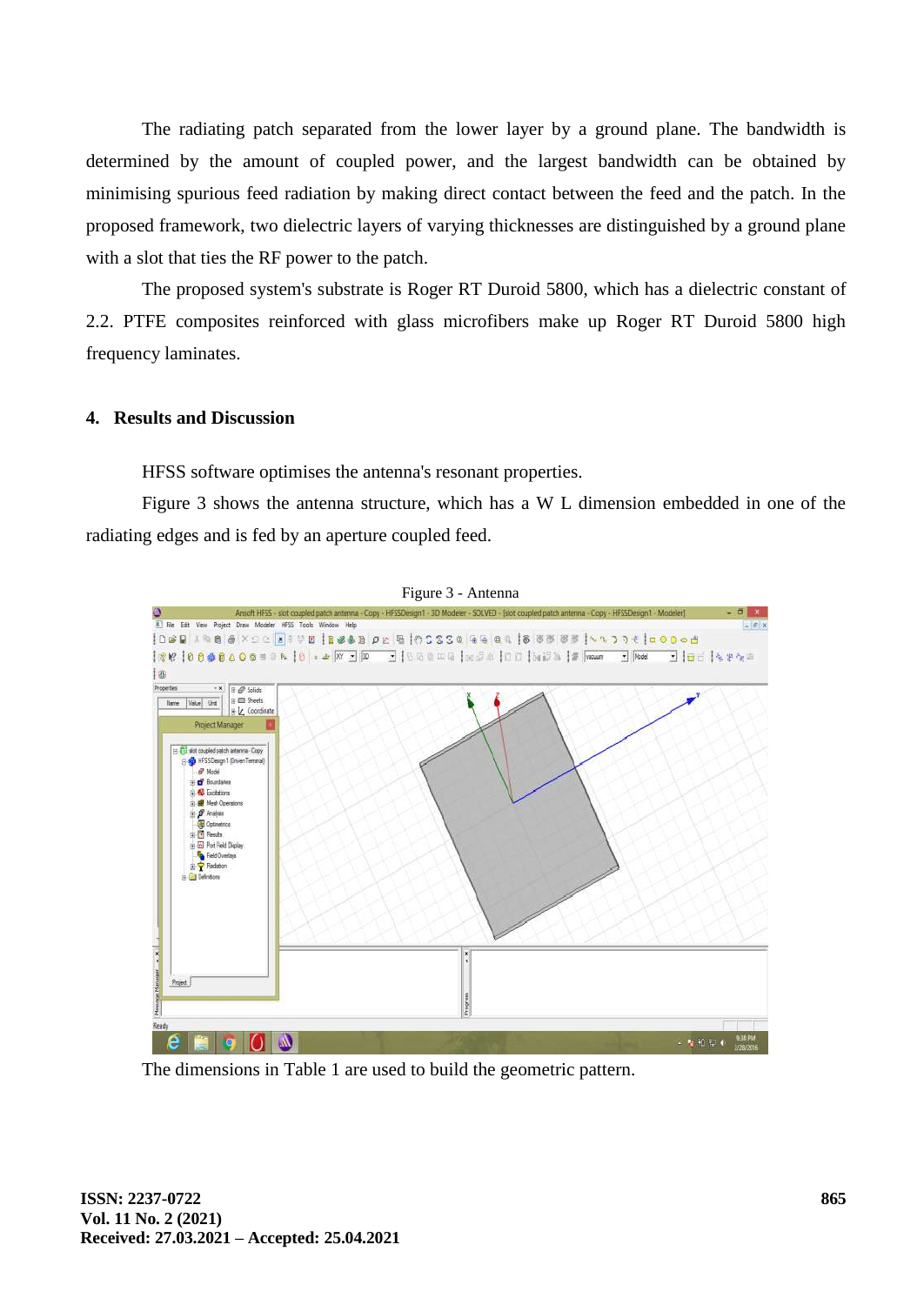| <b>Parameters</b>                      | <b>Value</b>     |
|----------------------------------------|------------------|
| Frequency                              | $2.25$ GHz       |
| Dielectric Constant( $\varepsilon_r$ ) | 2.2              |
| Substrate Thickness (h)                | 0.32cm           |
| Ground Width                           | 9 cm             |
| Ground Length                          | $12 \text{ cm}$  |
| Slot Width                             | $1.4 \text{ cm}$ |
| Slot Length                            | 0.155 cm         |
| Patch Length (L)                       | 3 cm             |
| Patch Width(W)                         | 4 cm             |

Table 1 - Antenna Design

Figure 4 shows a patch antenna through a ground plane opening slot on the opposite side. This slot-coupling or aperture-coupling technique is used to prevent soldering interactions and protect line leakage from interfering with patch radiation.





#### **4.1 Return Loss**

Return loss, the sum of power reflected by the antenna. The better the outcome, the lower the value. The antenna has a return loss of -5.682 dB at the resonating frequency of 2.25GHz, as shown in Figure 5.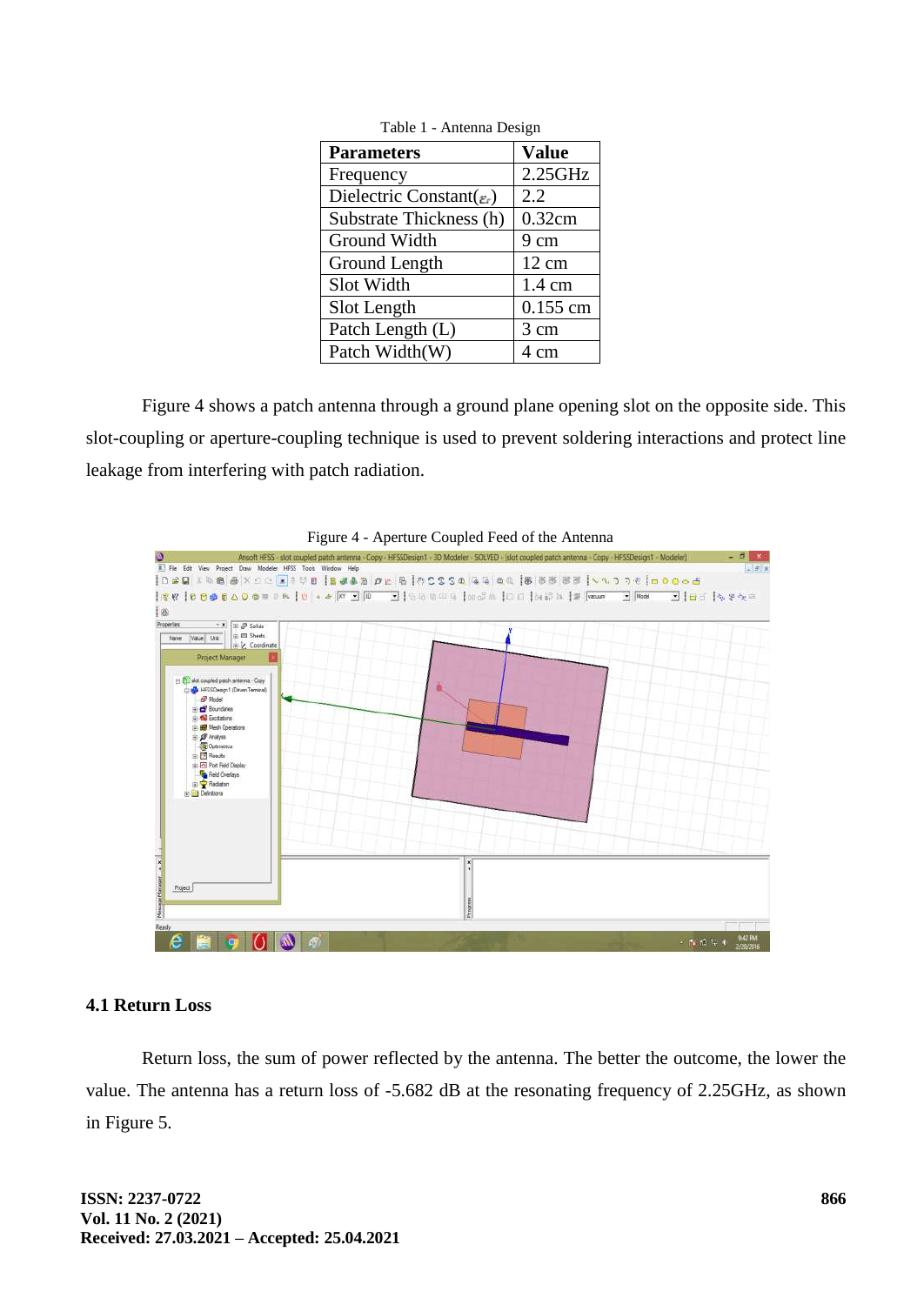

### **4.2. Directivity**

The ratio of an antenna's radiation intensity in a given path to the average emission spectrum is known as directivity. Figure 6 shows that the proposed antenna has a directivity of 5.9dB at the resonance frequency of 2.25GHz.

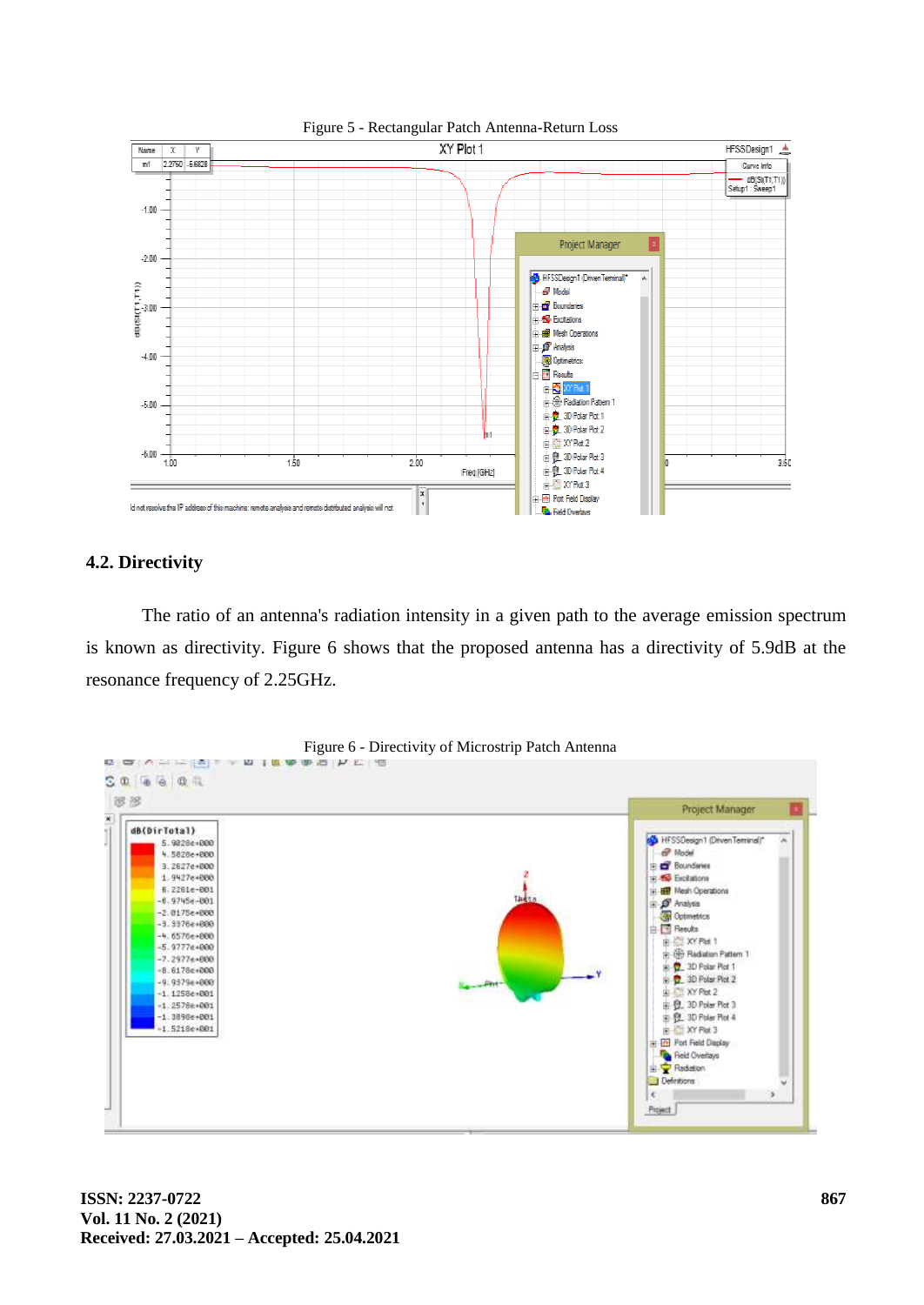#### **4.3 Radiation Pattern**

Radiation pattern, spatial distribution of the antenna's electromagnetic field. The proposed antenna's radiation pattern is shown in Figure 7, and the gain obtained at the resonance frequency is 5.6dB. The patch perfectly radiates around the sides, resulting in all radiation and in a high front-to-back ratio.



The gain of 5.6dB at the resonance frequency is clearly visible in the 3D map, as depicted in figure 8.



Figure 8 - Three Dimensional Radiation Pattern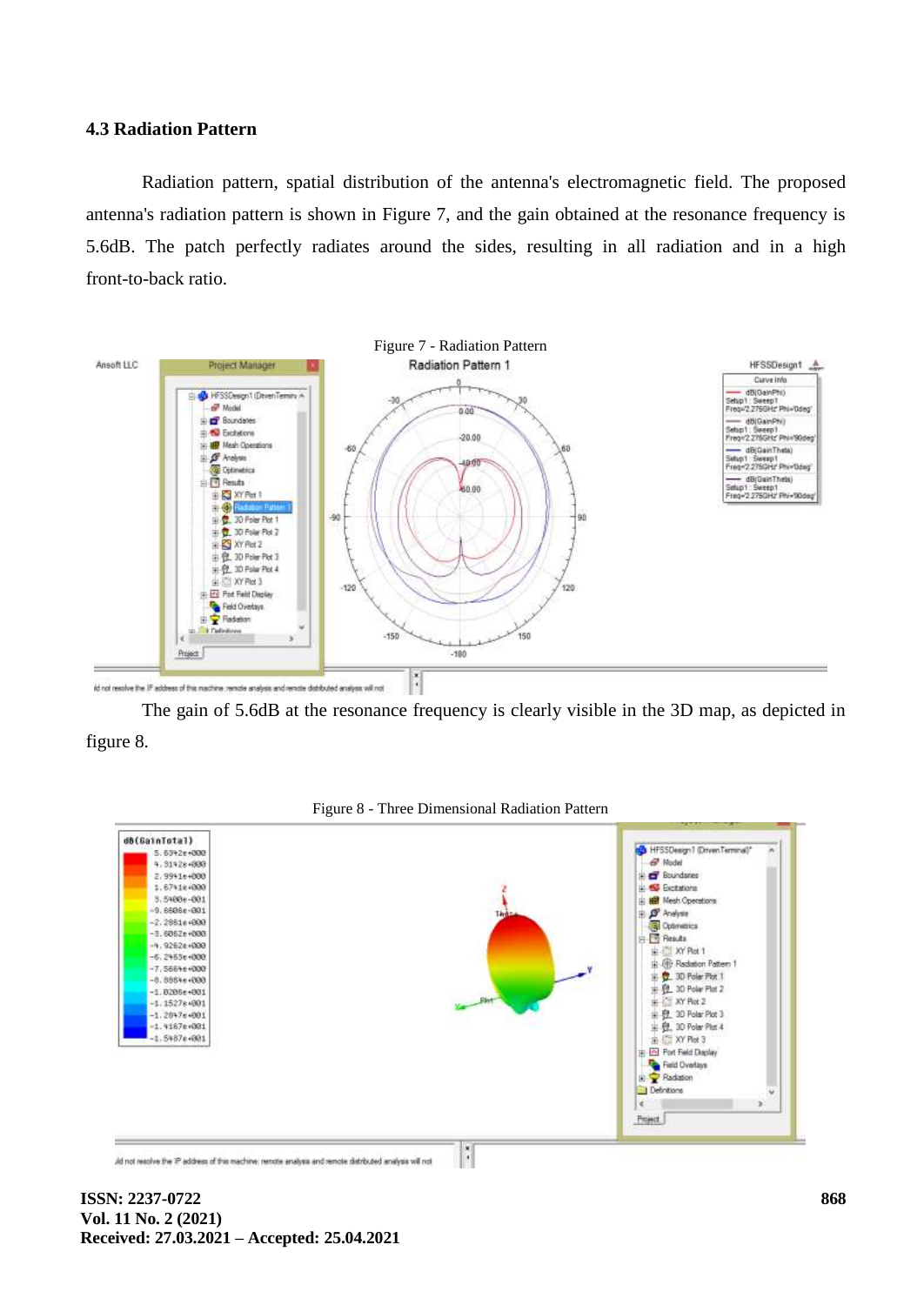### **4.4 Simulation Output Parameters**

Table 2 depicts the designed microstrip patch antenna's various parameters.

| Return   | <b>Directivity</b> | Gain |
|----------|--------------------|------|
| Loss     | (dB)               | (dB) |
| (dB)     |                    |      |
| $-5.682$ | 59                 | 5.6  |

Table 2 - Simulation Results

### **5. Conclusion**

Slot coupled microstrip patch antenna with a frequency of 2.25GHz is used. This antenna is suitable for S-Band applications such as weather forecasting, military applications, and radar communication, where a precise radiation pattern is needed. Back Lobe radiation is one of the most important limitations of microstrip patch antennas. The aperture coupled feed overcomes this by incorporating a ground plane between two substrates of the same material and feeding through a slot. Various antenna parameters are addressed, including return loss, gain, and directivity. The proposed structure is found to have significantly improved gain and directivity. High Frequency Structure is used to run the simulations and show the effects as plots.

#### **References**

Liu, S., Qi, S.S., Wu, W., & Fang, D.G. (2014). Single-layer single-patch four-band asymmetrical U-slot patch antenna. *IEEE Transactions on Antennas and Propagation*, *62*(9), 4895-4899.

Carver, K., & Mink, J. (1981). Microstrip antenna technology. *IEEE transactions on antennas and propagation*, *29*(1), 2-24.

Chin, K.S., Jiang, W., Che, W., Chang, C.C., & Jin, H. (2013). Wideband LTCC 60-GHz antenna array with a dual-resonant slot and patch structure. *IEEE Transactions on Antennas and Propagation*, *62*(1), 174-182.

Jaisson, D. (2006). Transmission line model for the input impedance of a slot-coupled rectangular patch antenna. *IEE Proceedings-Microwaves, Antennas and Propagation*, *153*(5), 461-468.

Sulima, A.V. (2003). Cavity-backed slot antenna. *IEEE Antennas and Propagation Society International Symposium, 4*, 22-27.

Chattopadhyay, K., Parui, S. K., Das, S., & Chaudhuri, S. B. (2009, December). Bandwidth enhancement of microstrip antennas using shifted parasitically coupled planar multiresonators. *In Applied Electromagnetics Conference (AEMC)*, 1-4.

Cao, Y.F., Cheung, S.W., & Yuk, T.I. (2015). A multiband slot antenna for GPS/WiMAX/WLAN systems. *IEEE Transactions on Antennas and Propagation*, *63*(3), 952-958.